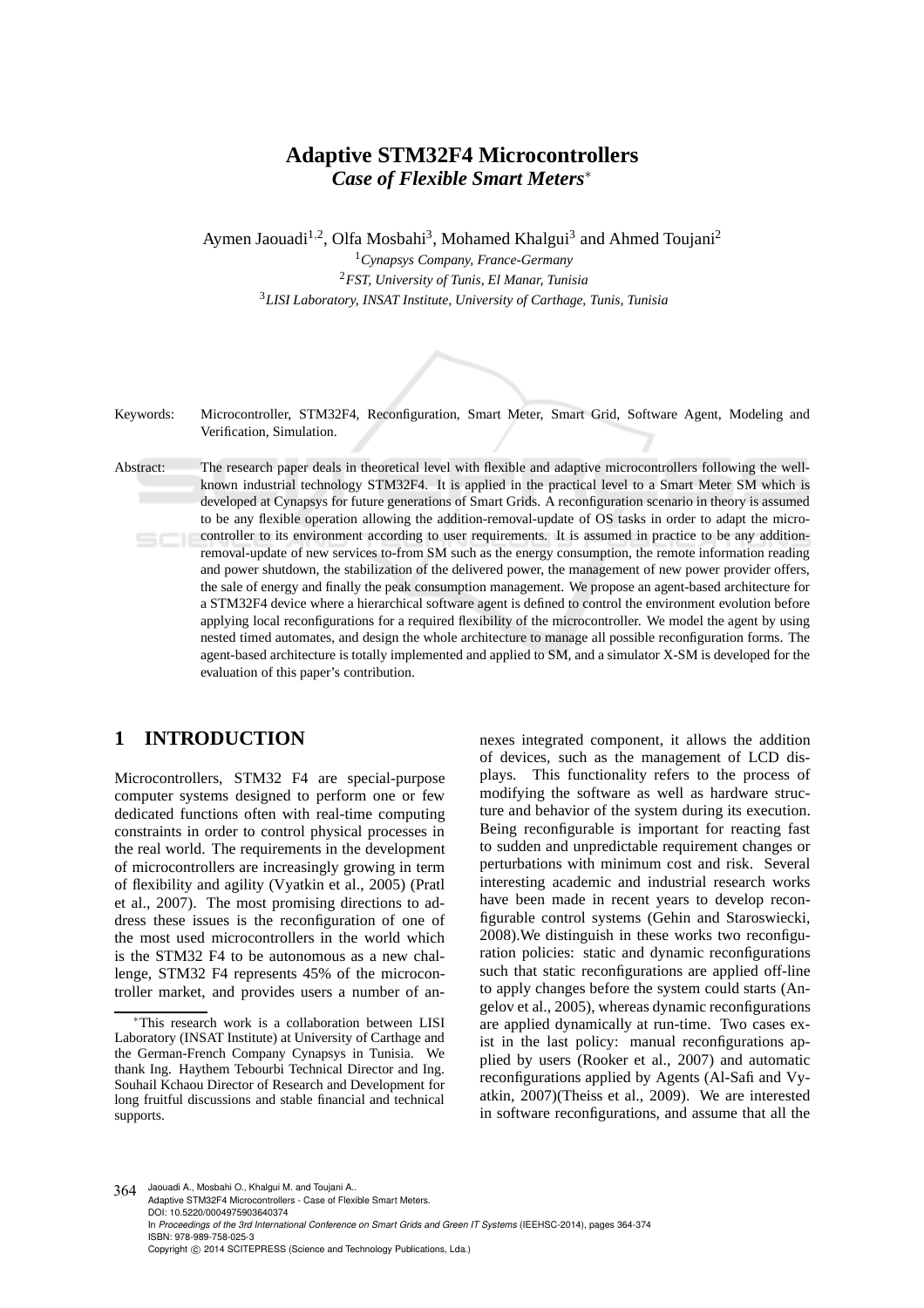reconfigurations are applied automatically by an internal module of the microcontroller that should be kept autonomous as much as possible. In the case of a manual reconfiguration, we assume that the reconfiguration agent interacts with user to execute there requests. This controller is assumed to be a superset of OS software tasks such that only a particular subset is loaded at run-time to implement it under user constraints. A reconfiguration will be any automatic operation allowing the addition, removal and update of tasks at run-time. We propose a new module named Embedded Control Module ECM to handle software reconfigurations of the microcontroller. This module is a superset of sub-modules that manage all possible reconfiguration scenarios such as the addition, removal or update of tasks at run-time (Zhang and Wang, 2010) (Pfeffer and Ungerer, 2004) (Chauhan et al., 2009) (Otero et al., 2006). We propose a UMLbased model for this ECM which plays a key function inside the autonomous microcontroller. We apply this contribution by assuming the case of electric meters following the STM32 technology of microcontrollers. We consider in particular the smart meter developed at the German-French Company Cynapsys located in Tunisia. This meter supports the classic task dealing with the computation of the energy consumption. Nevertheless, the company plans to add new functionalities that allow these meters to be autonomous and smart. The remote shutdown of the electric power when the bill is not paid, the stabilization of energy, the remote reading of data or display of news, the management of peaks, the management of renewable energy or the remote negotiation between the provider and the clients, will be new original services to be added to the microcontroller of the planned Smart Meter in order to enhance the performance of the devices and optimize the energy management. All these original services to be considered as OS tasks will be handled by the ECM that adapts the device according to user requirements by adding or removing or updating tasks at run-time. The planned smart meter will be a new challenge for Cynapsys in Tunisia to guarantee services with high qualities and with lowcosts. We specify these services as well as the ECM according to the model checker by using the tool UP-PAAL which is used to simulate the new meter (Alur and Dill, 1994) (Bengtsson et al., 1996). We propose also the implementation of the STM32 smart meter and show the experimentations that we did at Cynapsys to evaluate the whole contribution. The organisation of this paper is as follows. The next section analyzes the Background and a detailed description of the Reconfigurable Embedded Systems, the STM32 Microcontrollers and Current Smart Meters. Section

3 is dedicated to the description of the Smart Meter at Cynapsys Company and describe new challenges and solutions. Section 4, proposes reconfigurable STM32 microcontrollers where we formalize, model and design their behaviors followed by a detailed modeling of our system modules by using UML Diagrams. Section 5 proposes the new original Smart Meter at Cynapsys where we detail their verification, design and implementation. Finally Section 6 concludes this work. Our approach is original by implementing new services in the Smart Meter to manage production and the optimisation of the consumption at Real-Time.

# **2 BACKGROUND**

In this section, we present an overview on reconfigurable embedded systems, the STM32 microcontrollers family and the current used smart meters.

## **2.1 Reconfigurable Embedded Systems**

An embedded system is reconfigurable if it changes its software or hardware behavior at run-time according to user requirements. The software reconfiguration is any operation allowing the addition, removal or update of software tasks that implement the system to encode corresponding functions. The hardware reconfiguration is assumed to be any operation allowing the addition, removal or update of hardware components according to user requirements. An addition or removal can be of memory, of data-event inputs-outputs, or of a new network for communication. The update of hardware components can be the modification of the processor speed. The constant growth of the complexity afferent and necessary to the management of embedded software systems makes reconfiguration autonomy increasingly important. The challenges include both the model design level and the environment level of runtime support. According to(Boukhannoufa, 2012), real-time systems can be large, distributed, and have a dynamic environment. This requires the introduction of various modes of operation and reliability techniques to ensure its operation and maintainability. Moreover, these dynamic changes of architecture and behavior have a negative impact on the temporal characteristics of systems that require a special study on the ability of adaptive behaviors to ensure the hard real-time constraints imposed to the systems. These adaptive behaviors amplify the complexity of developing real-time systems. According to (Wang et al., 2010), the new generations of embedded control systems are addressing new criteria such as flexibility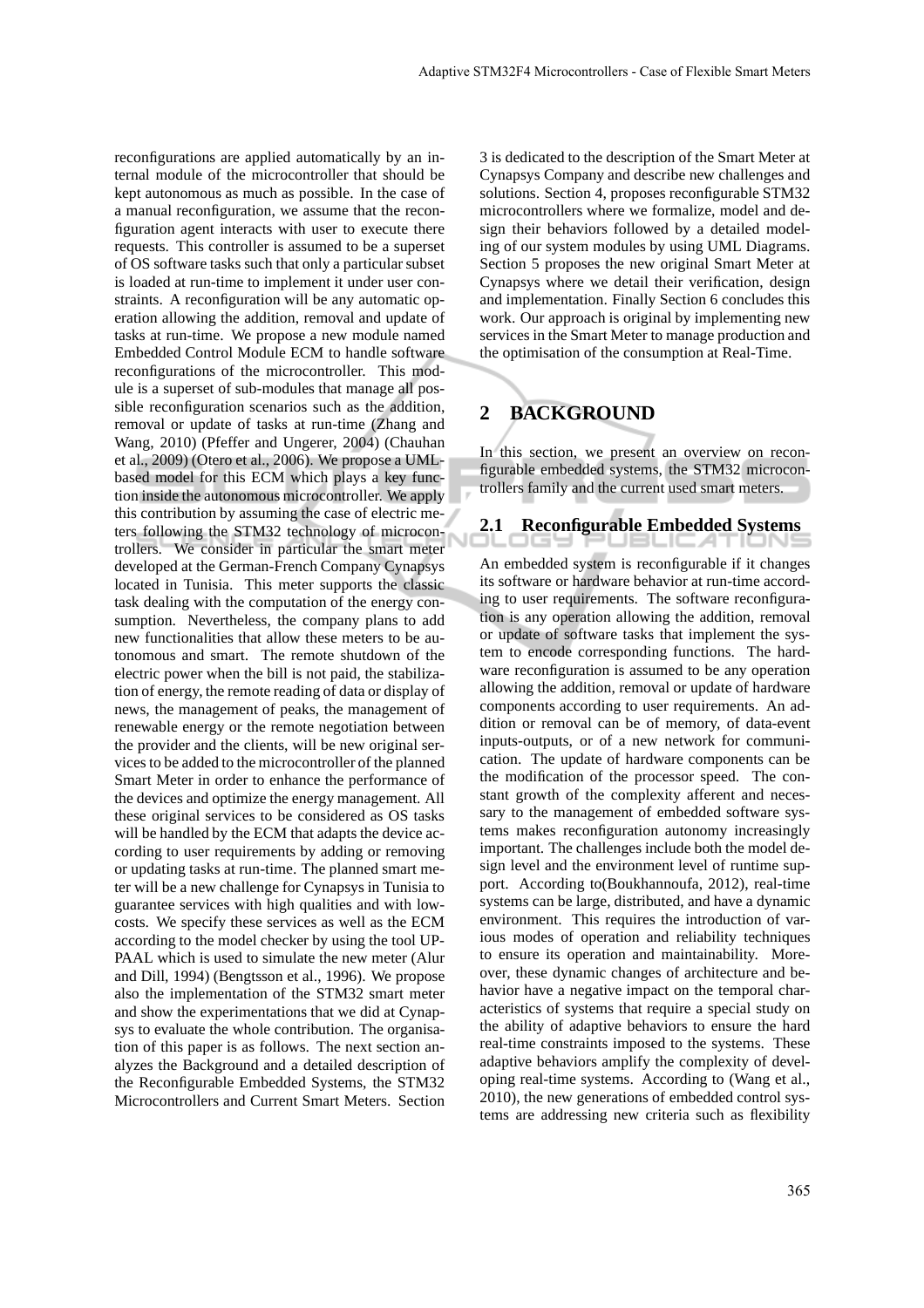and agility. To enhance their operations, the embedded control systems should be changed when random disturbances happen or when improvements of the performance should be applied and propose a dynamic low power reconfigurations of real-time embedded control systems that should respect hard realtime constraints and perform modifications of the periods and deadlines, modification of the worst case execution times (WCETs), and finally the removal of some tasks to minimize the energy consumption in order to adjust the behavior of the processor. According to (Kramer and Magee, 1985), the authors propose a reconfiguration model based on the dynamic incremental modification and extensions. In this work, the required properties are determined by languages and their execution environment. In (Thramboulidis, 2004b) (Thramboulidis, 2004a), the authors propose a new vision for the reconfiguration of distributed control applications. The main objective is to bridge their works on software engineering (*eg.* UML) to IEC 61499 (J.H.Christensen et al., 2005). In (Zhang et al., 2013) the authors present a reconfiguration architecture for real-time distributed control systems. Specifically, the low-level control of the physical components which is shown with the handling of real-time requirements. The main contribution of this work is to define a reconfiguration request that interacts with the application under reconfigurations through three interfaces. More specifically, the modification interface provides its role based on a set of key reconfiguration services identified in a previous work (Zoitl et al., 2010). Our contribution is to provide an original approach for the automatic and manual agent-based reconfiguration model for STM32 F4 microcontrollers implementing original services for low power management.

#### **2.2 STM32 Microcontrollers**

A microcontroller is an integrated circuit that brings together the essential elements of a computer: CPU, memory (ROM for program RAM for data), peripheral units and input-output interfaces. Microcontrollers are characterized by a higher degree of integration, lower power consumption, lower operating speed, and reduced cost compared with versatile microprocessors used in personal computers. Microcontrollers are widely used in embedded systems such as auto engine systems, remote controls, home appliances and mobile phones. The STM32 technology of 32bit Flash microcontrollers based on the ARM Cortex processor is proposed to provide a 32bit product range that combines high performance, real-time capabilities, digital signal processing, and low-power, low-voltage operation, while maintaining full integration and ease of development. The different STM32 microcontrollers, based on an industrial standardization with a large choice of tools and software, make this family of STM32 the ideal technology for small projects and for entire platform decisions. To apply our reconfiguration approach, we opted for the choice of a STM32 card type STM32 F4 Discovery which is based on STM32F407 Cortex M4 controller with 1MO Flash and 192KO RAM. The STM32F407 family is based on the high-performance ARM Cortex-M4 32-bit RISC core operating at a frequency of up to 168 MHz. The Cortex-M4 core features a floating point unit (FPU) single precision which supports all ARM single precision data-processing instructions and data types. It also implements a full set of instructions and a memory protection unit (MPU) which enhances application security. This card uses power from the USB bus or from an external 5V power supply, a 3-axis accelerometer LIS302DL, two buttons and a micro USB connector (STMicroelectronics, 2013). The use of STM32 F4 cards is the first approach in the field of reconfigurable microcontrollers, in terms of originality, our scientific paper is characterized by the application of different types of architectural, scheduling and data reconfiguration in order to add new services at runtime to the operation of the Smart Meter developed at Cynapsys.



Figure 1: STM32 F4 Discovery Card.

#### **2.3 Overview on Current Smart Meters**

According to (S.Depuru et al., 2011), a smart meter is an advanced energy meter that measures the consumption of electrical energy, provides additional information compared to a conventional energy meter.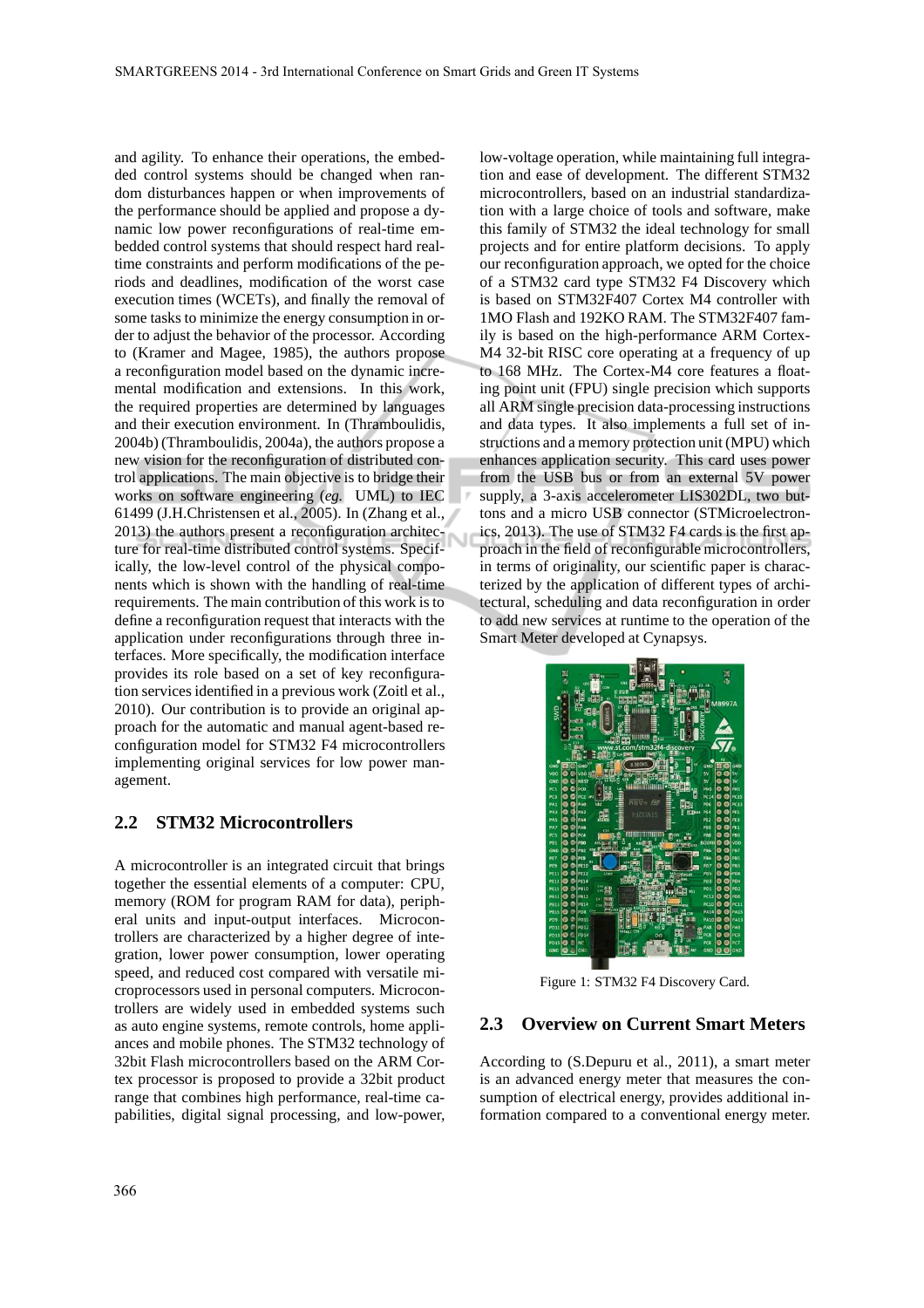A smart meter is a counter that automatically registers and communicates data on electricity consumption, it is divided into two main categories: traditional meters (the old electromechanical meters) measure only the total electricity consumption and Smart meters measure the amount of electricity consumed and the time of consumption, they automatically transmit data to providers by using a wireless communication technology (Ahmad, 2011) (Hoenkamp and Huitema, 2012). The price of electricity with these data may vary during the day, giving houses a new way to manage the costs of their consumptions. You could, for example, choose to reduce your consumption during the most expensive time (peak or normal) and partially use electricity during off-peak hours, during which it will be cheaper. Investigations conducted in Tunisia have for the moment appear incomprehensible bill increases in number. These Meters are intelligent and used to regulate the energy delivery in peak of consumption periods, for example the French Electricity Distribution Network ERDF has with the Smart remote Meter Linky, the ability to change their rates from one minute to another, according to the consumption of international prices electricity (ERDF, 2009). In Cynapsys, we propose a new strategy to add the original proposed services to the old developed Smart Meter which was a remote control example of a DC motor. This last represents one of the end devices that can be used at home or a building. The communication with the Energy Counter is established by means of wireless communication protocol ZigBee. The Energy counter module allows providing information about the average of the energy consumption of all the elements connected to it. In addition it permits to get the real-time consumption of the home or building via ZigBee protocol. Today the deployment of Smart Meters should allow a better understanding of the positions of power consumption and thus save money. Monitoring real-time also opens the door to energy billing in real time, but also to the differentiated based billing electricity demand (peak load). Into this research we will enhance the behavior of the electric meter by the services described above in order to make it more intelligent. Intelligence brought many advantages for the customer and energy companies. Starting with a bill which can be calculated on the basis of real consumption, interventions carried out remotely (without constraint of appointment) including stabilization of the varying voltage and regulating consumption by micro-cuts in periods of high consumption known to peak loads. Consume less power and better is the goal of our study. These optimizations will be applied to the electric meter developed by Cynapsys. The intelligence provided to the meter is by adding new services that provide an immediate benefit to the counter in real-time. Smart meters equipped consumers should not pay an estimate bill but they consider real power consumptions. This new generation of meters can display power consumption and remote meter reading. Thus the consumer can also save money by better monitoring its power consumption. The use of smart meter certainly makes life easier for users, thanks to its new services such as the automatic control of electrical devices at home and the regulation of supply and demand through remote micro-cuts in order to not exceed a fixed consumption threshold. Our paper consists of two novel approaches, the first is a theoretical approach to enhance the electric meters with new original services, and in the second we propose a practical approach by proposing the X-SM Simulation tool.

# **3 ADAPTIVE SMART METERS OF CYNAPSYS COMPANY: NEW CHALLENGES AND SOLUTIONS**

ЧC

At the German-French Company Cynapsys, the current research paper is applied to a well-developed STM32-based electric meter for the remote control of home end devices. The meter encodes a main counter module ECM to provide the real-time energy consumption of any connected device to it by using a Zigbee-based protocol. In addition to this classic function, we propose to enrich the meter with original services such as the remote shutdown of power, the remote reading of the energy consumption from the meter to the provider, the smart stabilization of power by using renewable energy that we assume available at home, the display of the energy consumption for users at home, the smart management of promotions to be offered from the provider by relatively activating or deactivating home end devices when the price of power (per hour) is low or high, the sale of energy to the provider when the available renewable energy is enough, the smart peak management by deactivating home end devices during peak times, and finally the management of news to be sent from the provider about the network status in the next weeks or months. These optimizations will be applied to the electric meter developed by Cynapsys. Note that all these services will not be loaded together on memory in order to not overload the memory by the applications and the tasks that will not be executed. Thus, the system preserves all its resources to treat most substantial services. Except the main service dealing with counting,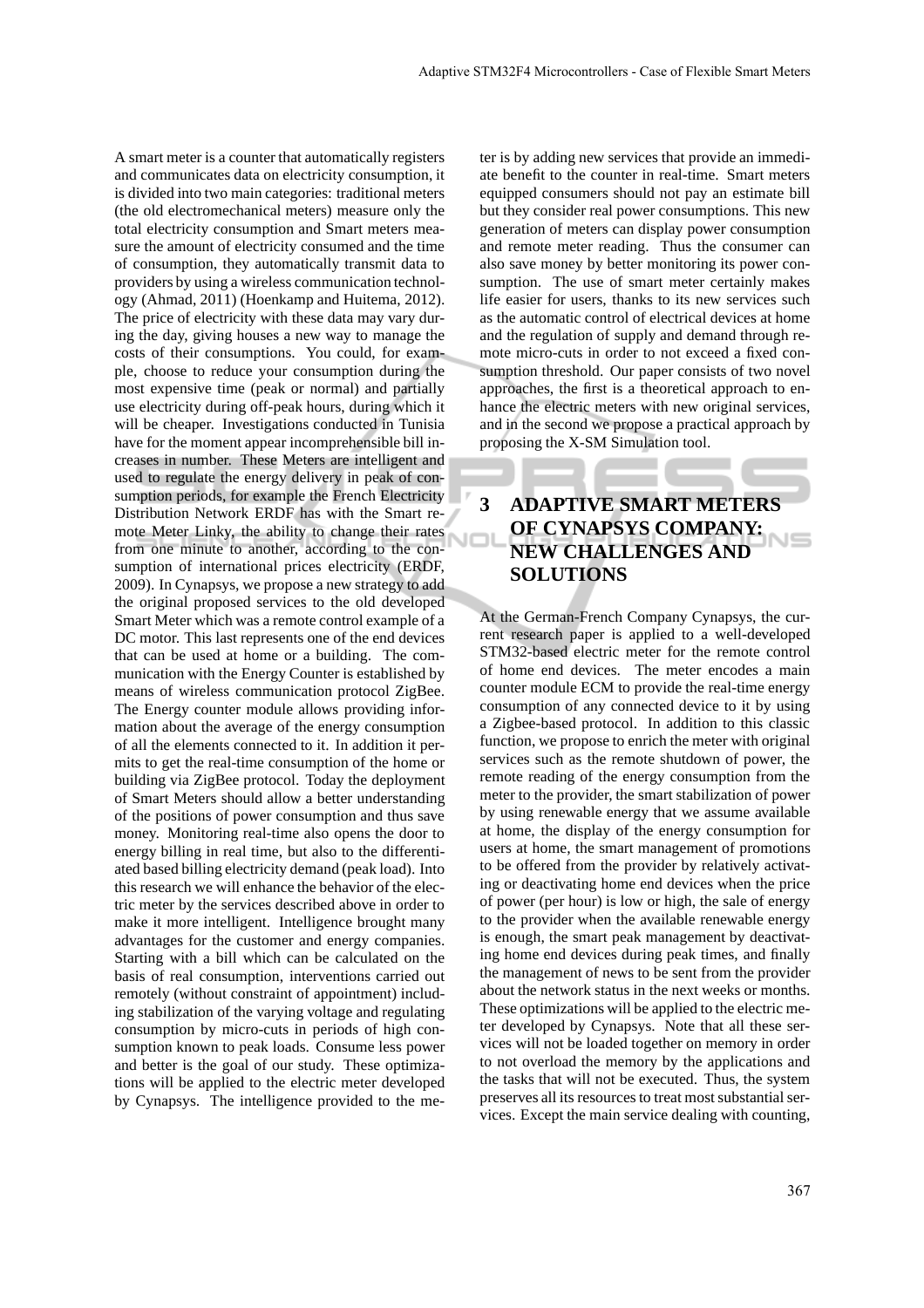we assume that each another will be loaded on memory when needed at run-time. Reconfiguration in our approach keeps the system available, increase operating efficiency and especially without remarkable performance degradation. We propose a model of dynamic automatic reconfiguration, or possibly manual to be executed through a decision module that handles these cases in real-time. The current paper deals with the theoretical level of the STM32 Microcontroller to be assumed flexible and autonomous. Each service is assumed to be implemented by an OS task. The system is then implemented by a superset of tasks such that only one subset implements it at a particular time after a well-defined reconfiguration scenario. The paper deals in the application level with this Smart Meter of Cynapsys to be enriched with these new services. Each addition-removal of a service on the smart meter corresponds to a reconfiguration scenario. The services and the tasks in our approach are executed according to the priority to be assigned and based on the importance of the operations as the remote power shutdown that must be executed upon his arrival. We denote in the following by:

- *T*<sub>1</sub>: the main software task that measures the energy consumption by reading directly and not by an estimation of consumption. This task has the highest priority,
- $T_2$ : the software task allowing the remote shutdown. The meter we conceive is remotely programmable and equipped with a remote switching device called "AMM" (Advanced Meter Management). This service is crucial in the case of nonpayment of bills,
- $T_3$ : the software task allowing the remote reading from the smart meter to the power provider and remote users,
- *T*<sub>4</sub>: the software task allowing the stabilization of the delivered power from the provider by using if possible (if the input load is decreased at runtime) the renewable energy that we assume available at home,
- $T_5$ : the software task allowing the display of information on the meter which is equipped with a digital displayer,
- $T_6$ : the software task allowing the management of promotions to be offered from the provider, this task informs users by SMS and emails about these offers,
- $T_7$ : the software task allowing the sale of energy to the provider when the available local energy is enough, this task informs users by SMS and emails,
- *T*<sub>8</sub>: the software task allowing the management of peaks by using useful information to be sent by SMS and emails from the provider,
- *T*9: the software task allowing the management of all news to be sent from the provider about the network status. This task informs users by SMS and emails.

The proposed tasks are considered as a new generation of energy production and consumption. They represent a solid medium for effective management of the power across the electric Smart Meter which is the entrance of the smart grid.

# **4 THEORETICAL CONTRIBUTION: RECONFIGURATIONS OF STM32F4 MICROCONTROLLERS**

We aim in this section to dynamically reconfigure a STM32 microcontroller which is assumed to be implemented by a set of independent OS tasks. The goal is to adapt its behavior at run-time to its environment according to well-defined user requirements. A reconfiguration scenario is assumed to be any dynamic operation allowing the addition, removal or update of tasks to-from the microcontroller. We propose an Embedded Reconfiguration Module to be denoted by ERM that controls the evolution of the microcontroller's behavior and considers also user requirements to apply run-time reconfigurations. The ERM is assumed to be encoded in three hierarchical software levels: (a) Architecture Level (to be denoted by AL), (b) Scheduling Level (to be denoted by SL), and (c) Data Level (to be denoted by DL). We define in AL, all the possible software architectures that can implement the STM32 microcontroller at run-time. An architecture in AL is a set of OS tasks that perform control activities. A reconfiguration scenario can change the software architecture of the microcontroller by adding or also removing OS tasks. For each architecture in AL, we need to define an execution model of the corresponding tasks. A scheduling is then defined in SL to affect a priority to each task. For each architecture and for each scheduling of the corresponding tasks, we define also in DL all the possible corresponding values of data to be handled at run-time. Thanks to this hierarchical structure, the ERM can handle all possible reconfiguration scenarios of a STM32 microcontroller, our approach is original because no previous work did the same hier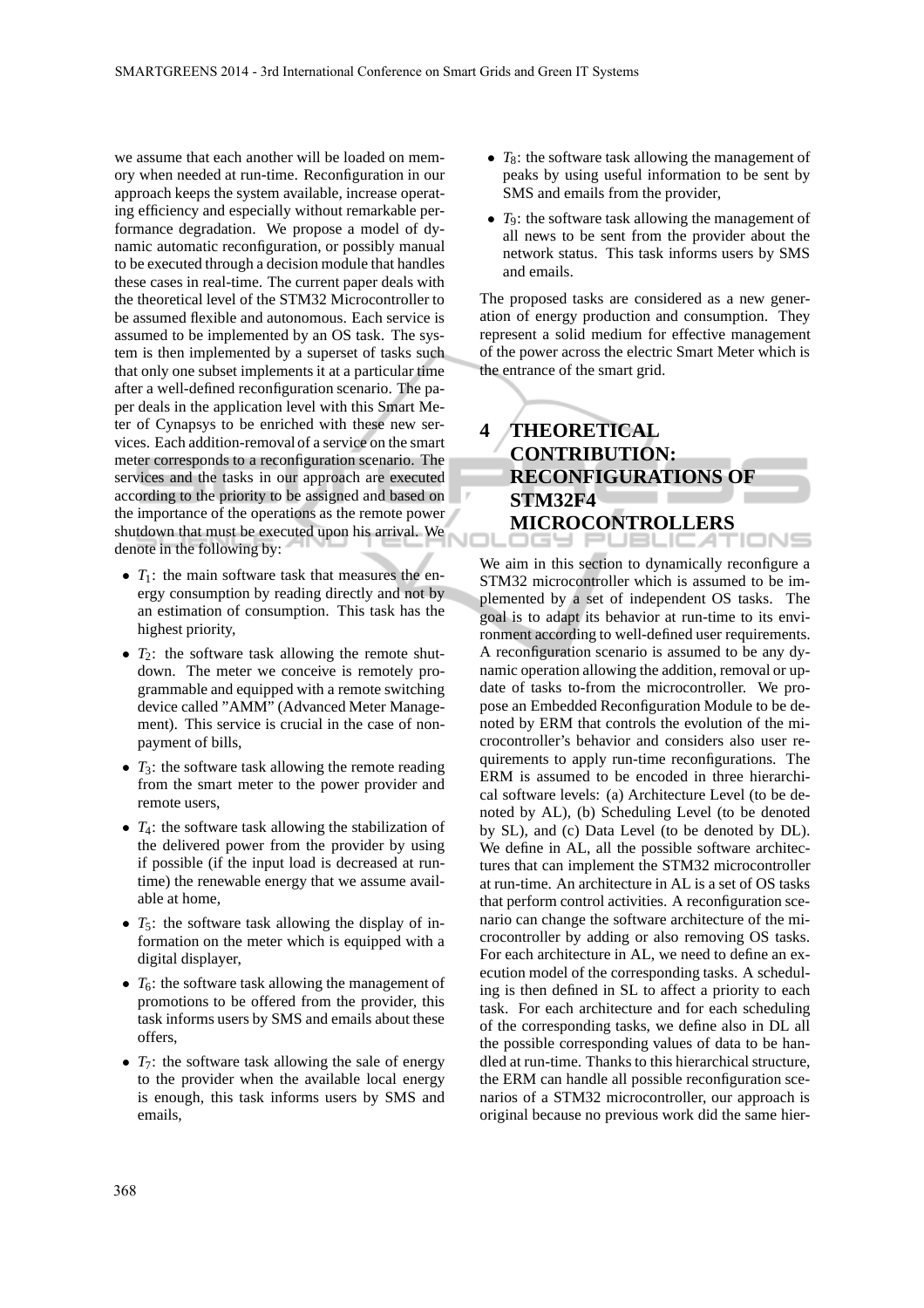archical architecture on STM32F4 to handle reconfiguration scenarios.

### **4.1 Formalization of Reconfigurable STM32 Microcontrollers**

Let *Sys* be the STM32 microcontroller that can be reconfigured at run-time to adapt its behavior to its environment. We denote by Γ*Sys* the big set of all the possible tasks involved in the different implementations of the system *Sys*, which is implemented at any particular time *t* by a subset ξ*Sys* which represents the set of tasks involved in a particular implementation ξ*Sys* ⊆ Γ*Sys*. We model the architectural level *AL* of *ERM* by a finite state machine *SAL* such that each state of *SAL* corresponds to a particular implementation at architectural level.

 $S_{AL} = (\Gamma_{Sys}, O, \delta)$ , such that,

- *O* is a set of *n* states in  $S_{AL}$  ( $O = \{S_{AL}^i / i \in 1..n\}$ ),
- δ is a state-transition function Γ*SysXO* → Γ*SysXO*

A reconfiguration scenario  $R_{AL}^{i,j}$  is a transition from a state  $S_{AL}^i$  corresponding to particular subset of tasks  $\xi_{\mathit{Sys}}^i$  to a state  $S_{AL}^j$  corresponding to particular subset of tasks ξ *j Sys*. In this scenario, we assume run-time operations allowing addition-removal of tasks to adapt the system *Sys* to its environment. For each state  $S_{AL}^{i}$ , we define in the second hierarchical level(Scheduling Level *SL*) a particular state machine to be denoted by  $S_{SL}$ . Each state in  $S_{SL}^i$  defines a particular scheduling of the subset of tasks ξ*Sys*. This scheduling affects a priority to each task in order to get a deterministic execution model of the microcontroller *Sys*. We denote by Ψ(ξ*Sys*) the set of all possible execution models of tasks of ξ*Sys* at the Scheduling Level.

 $S_{\text{S}L} = (\Psi(\xi_{\text{S}vs}), P, \beta)$ , such that,

- *P* is a set of m scheduling states in  $S_{SL}$  (*P* =  $\{S_{SL}^i/i \in 1..m\}$
- β is a state-transition function  $\Psi(\xi_{\text{Sys}}^i)XP \to$ Ψ(ξ *i Sys*)*XP*

A reconfiguration scenario  $R_{SL}^{i,j}$  at Architectural Level AL, is a transition from a state  $S_{SL}^i$  to another state  $S_{SL}^j$  of  $S_{SL}$ . The reconfiguration of the microcontroller *Sys* in the third hierarchical level *DL* can be the update of data. We define for each state  $S_{AL}^i$  of  $S_{AL}$ and also for each state  $S_{SL}^j$  of  $S_{SL}$  a new state machine *SDL* where each state corresponds to new values to be affected to data of tasks belonging to ξ*Sys* under the scheduling  $S_{SL}^i$ . Let  $\Upsilon(\xi_{Sys})$  be the set of all possible values of data for the tasks of ξ*Sys* under the schedul- $\log S_{SL}^j$ .

 $S_{DL} = (\Upsilon(\xi_{Sys}), Q, \beta)$ , such that,

- *Q* is a set of 1 data states in *S<sub>DL</sub>* ( $Q = \{S_{DL}^i/i \in$ 1..*l*})
- β is a state-transition function  $\Upsilon(\xi_{\text{Sys}}^i)XQ \rightarrow$  $\Upsilon(\xi^i_{\rm Sys})XQ$

A reconfiguration scenario  $R_{DL}^{k,h}$  is a transition to change the values of data from a state  $S_{DL}^k$  to another state  $S_{DL}^h$  of  $S_{DL}$ . We denote finally by  $Config_{i,j,k}$  a configuration of the STM32 microcontroller *Sys* to be implemented by the subset of tasks ξ *i Sys* under a welldefined scheduling corresponding to a state  $S_{SL}^j$  in  $S_{SL}$ with particular values of data defined in a state  $S_I^k$  $\sum_{D}$  *DL*. A reconfiguration scenario to be denoted by *Reconfig*<sup>*u*,*v*,*w*</sup> of *Sys* is defined then as any run-time operation allowing the adaptation of the microcontroller from a configuration  $Config_{i,j,k}$  to a new one *Config<sub>u,v,w</sub>*. The originality of our approach is distinguished by a specific formalization of the scenarios as possible reconfigurations and the exclusivity of the application of our original ideas to the Electric Smart Meter.

## **4.2 UML-based Design of Reconfigurable STM32 Micro Controllers**

√

To implement the different run-time reconfiguration scenarios of the STM32 microcontroller *Sys*, we propose in Figure 2 a UML class diagram that designs both the Embedded Control Module ECM and also the different OS tasks belonging to  $\Gamma_{Svs.}$  Our class diagram consists of a ECM class that plays a very important role in our reconfiguration approach. This class manages all the interactions in the system, it is related to the classes AL, SL, DL which respectively represent the architectural reconfiguration level, scheduling reconfiguration level and data reconfiguration level. We have also four other classes: Provider Interface, User Interface, Equipment Interface and Task. The Task class represents all the tasks included in the different implementations of our system. The user interface class represents all the customers of our system. The Equipment Interface class, includes all devices connected to the counter. Finally, the Provider Interface class manages the relationship with the electricity supplier.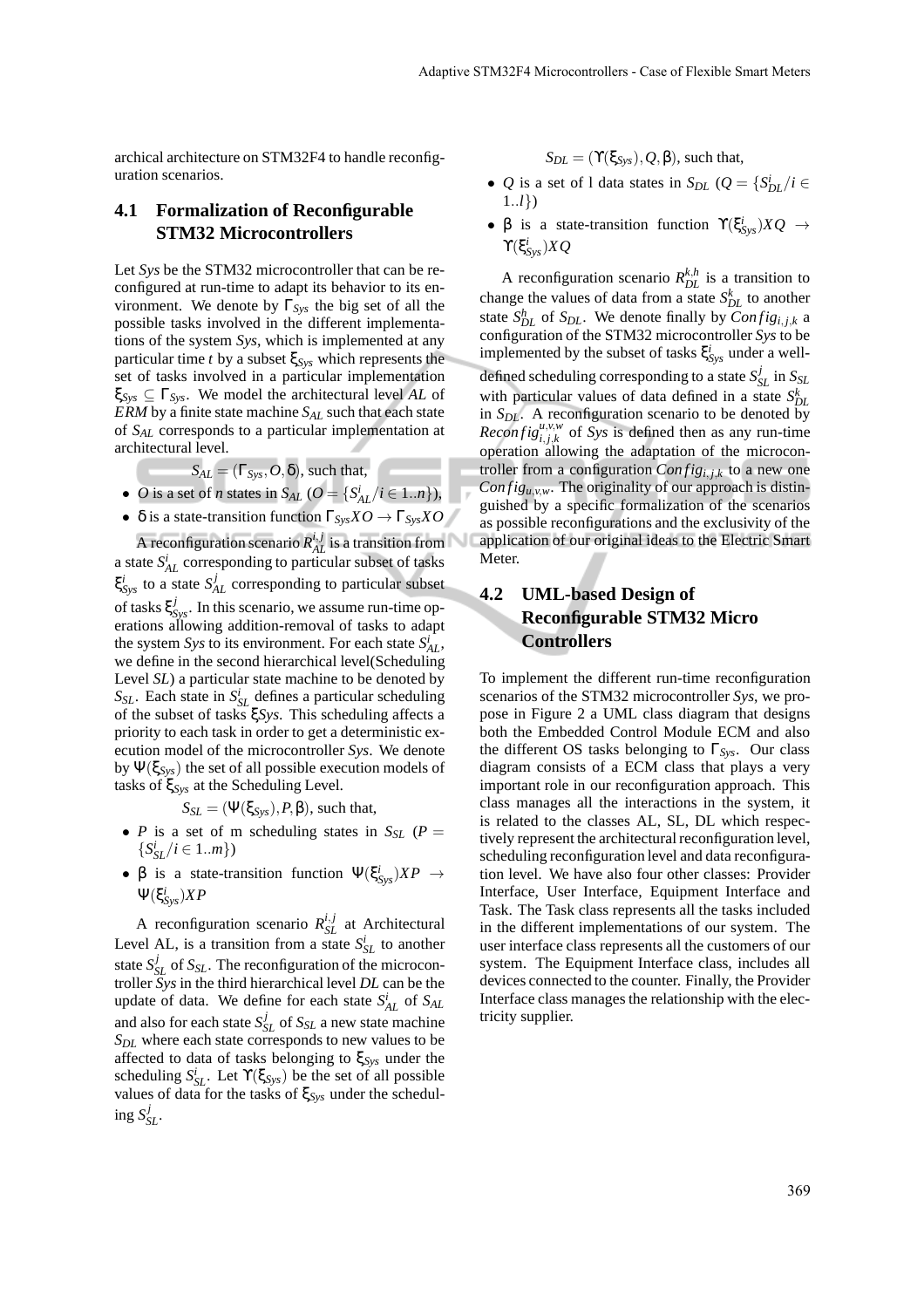

Figure 2: UML Class Diagram of an Adaptive STM32 Microcontroller.

# **5 PRACTICAL CONTRIBUTION: CASE OF NEW SMART METERS AT CYNAPSYS**

In this section we present the practical contribution of our approach.

#### **5.1 Timed Automata Models**

We describe in Figure 3 the different state machines encoding the ECM of the STM32-based Smart Meter. The state machine encoding the Architectural Level is composed of four states:

- Counting the energy consumption
- Regulation of the energy
- Promotion negotiation
- Remote shutdown of the electricity

The first state Counting corresponds to the system's implementation  $\xi_{Sys}^1 = \{T_1, T_3, T_5, T_9\}$  when the main task  $T_1$  is active as well as the tasks  $T_3$ ,  $T_5$ ,  $T_9$  that allow respectively the remote reading, the display and the management of news. The second state Regula-

tion corresponds to the system's possible implementation  $\xi_{\text{Sys}}^2 = \{T_1, T_4, T_5, T_9\}$  when the main task  $T_1$  is also active as well as the tasks  $T_4$ ,  $T_5$ ,  $T_9$  that allow respectively the stabilization, the display and the management of news. The third state Negotiation corresponds to the system's possible implementation  $\xi_{\text{Sys}}^3$  =  ${T_1, T_5, T_6, T_7, T_8, T_9}$  when the main task  $T_1$  is active as well as the tasks  $T_5, T_6, T_7, T_8, T_9$  that allow respectively the display, the management of promotions, the sale of energy, the management of peaks, and finally the management of news. We describe also in the scheduling level the different possible execution models of tasks encoding each state in the architectural level. The scheduling *Sched*1 of the state Counting executes the main task of counting  $T_1$  each time it executes  $T_3$ ,  $T_5$  and  $T_9$ . The precision of counting is high in this case. The scheduling *Sched*2 of the same state Counting reduces the precision by executing *T*<sup>1</sup> two times in a trace of execution. The precision of counting is low in *Sched*3 that executes  $T_1$  only one time. We describe in Data Level the periodicity of each trace of execution in the second level. In this case, *Sched*1, *Sched*2 and *Sched*3 are respectively executed periodically each 100*ms*, 300*ms* and 500*ms*.



Figure 3: State Machines of the Embedded Control Module that handle the reconfigurations of the STM32-based Smart **Meter**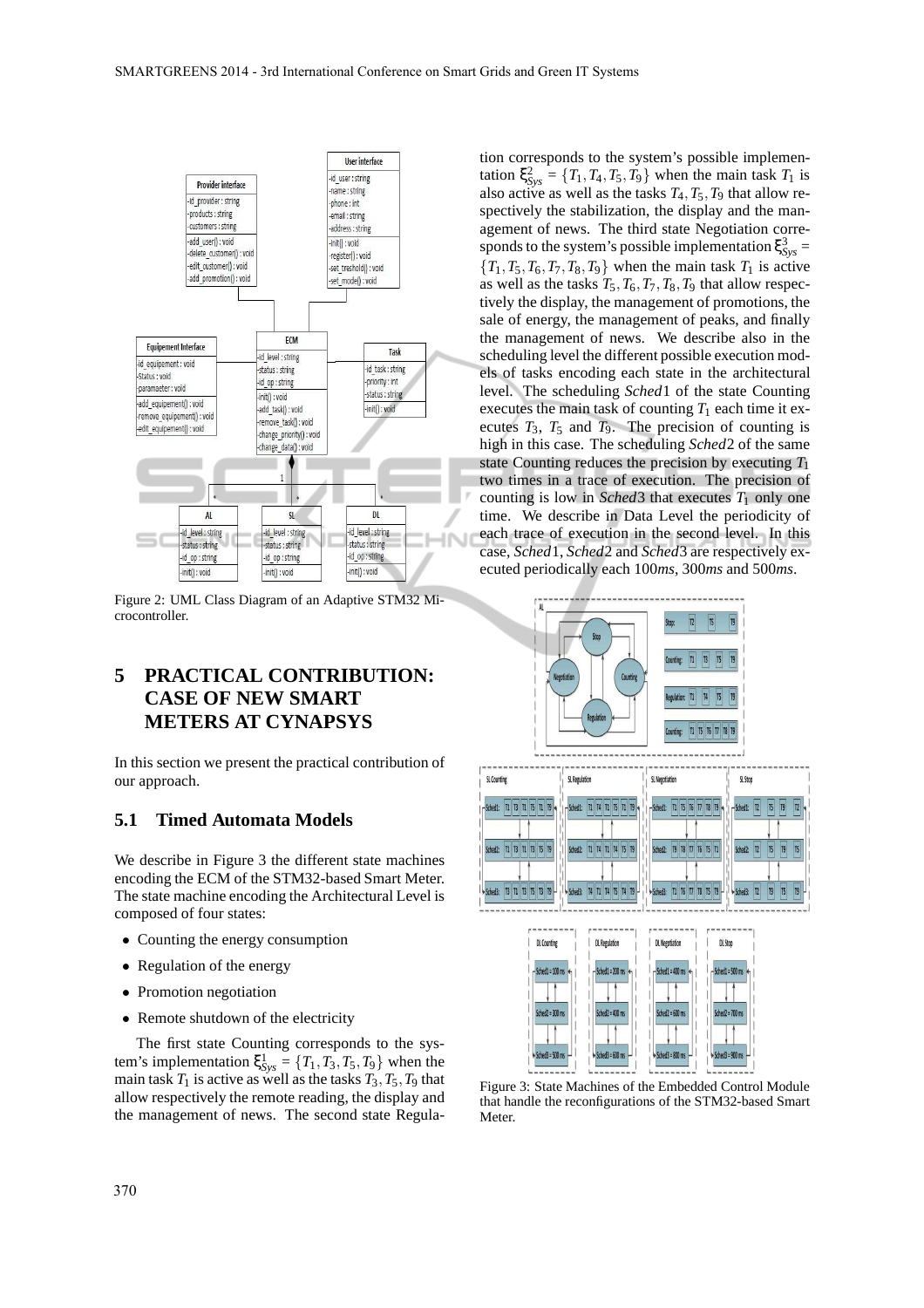The design of reactive systems must comply with logical correctness: "the system does what it is supposed to do" and timeliness: "the system has to satisfy a set of temporal constraints". The smart meter should respect the notion of time such as if a power interruption is requested it should execute this task immediately, then it can reactivate the electricity due to the existence of functional constraints such the payment of bills or the passage of a period of high consumption. We model and simulate the different state machines of ECM as well as the different assumed tasks by using the well-known model checker UP-PAAL in order to check the behavior of the adaptive smart meter after each reconfiguration scenario. According to (Palshikar, 2004), model checking is the most successful approach that's emerged for verifying requirements. We describe in Figure 4 the model of the second task  $T_2$  allowing the remote shutdown of the smart meter according to the formalism Timed Automata. The meter we conceive is remotely programmable and equipped with a remote switching device called "AMM" (Advanced Meter Management). This service is crucial in the case of non-payment of bills, the deployment of a team to ensure power cuts today becomes useless.



The voltage variation is defined in relation to other disturbances that can affect the electric network. It is generally defined as a decrease followed by an increase (sometimes the opposite, but less frequently) of the electric intensity. We describe in Figure 5 the model of the task  $T_4$  allowing the stabilization of the consumed energy. The operation of stabilization is based on the use of the stored energy derived from green renewable sources. In the case of voltage fluctuation the battery is checked in the state BatteryCheck and the compensation process begins.



Figure 5: Model of *T*4.

## **5.2 Implementation of the X-SM Simulation Tool**

N

The simulation is a mandatory step for the final deployment of any system to be represented by a model. In our research work, a simulator is developed for the simulation of all these services that encode the electric meter of our company Cynapsys. We developed an environment X-SM for the simulation of a STM32F4 based smart meter. Our tool is essentially a program that allows the counting (a)the total power consumption of all devices that are connected to the electric meter, (b) the execution of any remote shutdown of the electrical energy in the case of exceeding the threshold of consumption, (c) the management of promotional offers proposed by producers,(d) and finally the stabilization of the energy variation. The main interface of our tool presents the different services offered by the Smart Meter and the various devices connected to it. To test the microcontroller, we assume three types of devices: a lamp, a refrigerator and a boiler with their characteristics and parameters such as the device name, the power, the device state (on or off), the priority, the shutdown condition, the output number (identifier) and the period of use.

The power consumption counting service, oper-

| ************** Cynapsys Smart Meter ****************                                                          |
|---------------------------------------------------------------------------------------------------------------|
| This smart meter offers different services :                                                                  |
|                                                                                                               |
| * Counting the energy consumption                                                                             |
| * The stabilization of the electric voltage                                                                   |
| * Remote power off                                                                                            |
| * The sale of electric energy                                                                                 |
| * The energy consumption management                                                                           |
| The equipments details are as follows:                                                                        |
| Device name : Lamp                                                                                            |
| Device puissance : 24                                                                                         |
| Device statement : On                                                                                         |
| Device Priority : 1                                                                                           |
| The stop condition : Voltage rise                                                                             |
| Output number :2                                                                                              |
| The usage period : 24                                                                                         |
| Device name : Refrigerator                                                                                    |
| Device puissance : 500                                                                                        |
| Device statement : Off                                                                                        |
| Device Priority : 2                                                                                           |
| The stop condition : Voltage drop                                                                             |
| Output number: 3                                                                                              |
| The usage period :2                                                                                           |
| Device name : Boiler                                                                                          |
| Device puissance : 1500                                                                                       |
| Device statement : On                                                                                         |
| Device Priority : 3                                                                                           |
| the contract of the contract of the season of the contract of the contract of the contract of the contract of |

: The stop condition<br>Output number<br>The usage period

Figure 6: Tool Main Interface.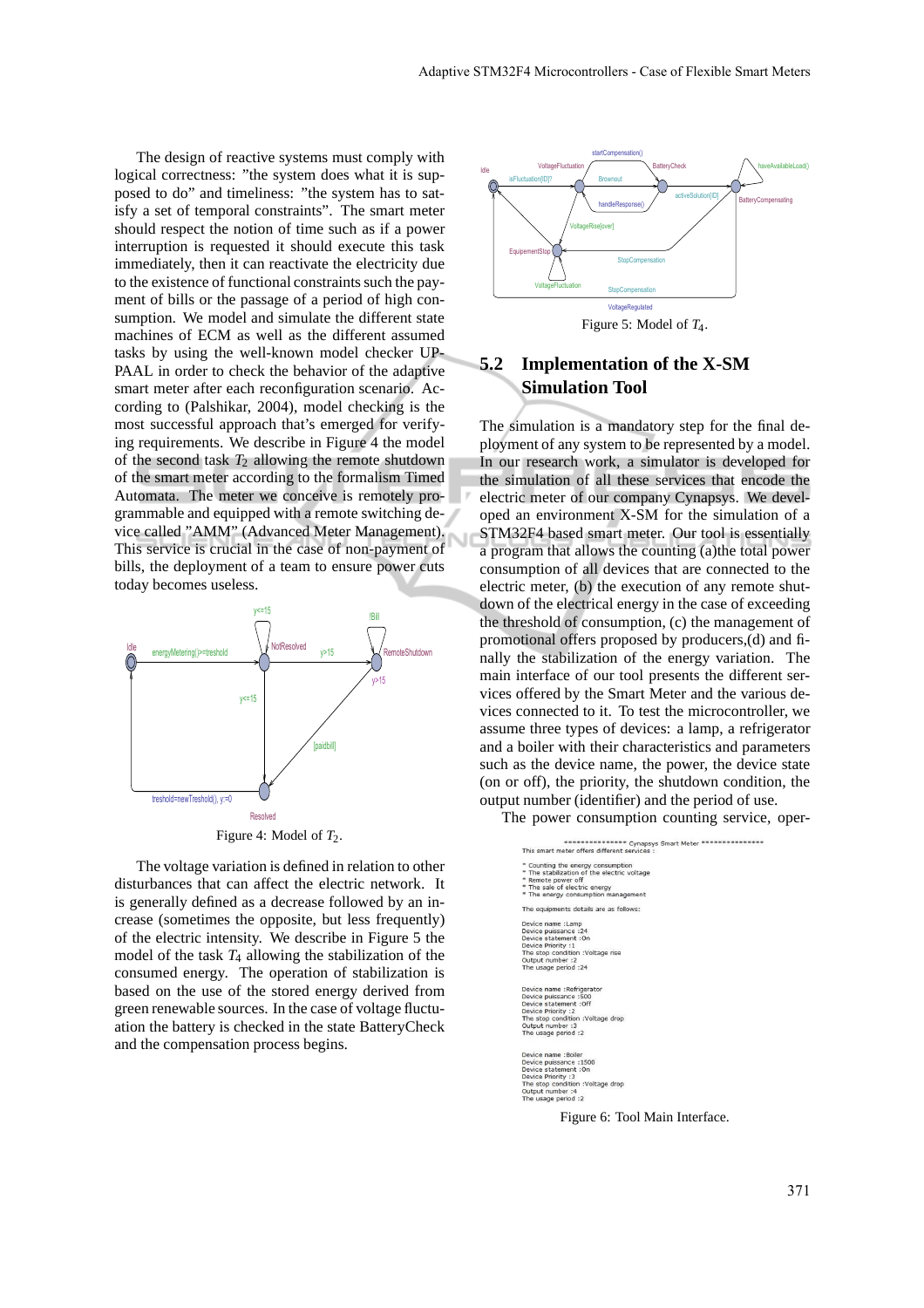ates in real-time and provides the equivalent amount of the consumed quantity. It stills compared to the fixed consumption threshold as shown in the figure below.

\*\*\*\*\*\*\*\*\*Energy counting service\*\*\*\*\*\*\*\*

The total price of the electricity consumption is :1052480 The consumption threshold is :200000

Figure 7: Energy Counting Service Interface.

The remote shutdown service interface informs the user by SMS and email, that the consumption threshold is exceeded. It performs the shutdown operation and changes the state of the device from On to Off. The user is informed in parallel about the electricity shutdown so that he can pay his unpaid bills, or rationalize his energy consumption.

\*\*\*\*\*\*\*\*\*Remote power off service \*\*\*\*\*\*\*\*\*

SCIENCE AND TED

The total price of the electricity consumption exceeds the fixed threshold The electric devices will be stopped The statements of your equipments are :

Device name : Refrigerator Device statement : Off

Device name: Boiler Device statement : Off

Device name: Lamp Device statement : Off

Figure 8: Remote Shutdown Service Interface.

The voltage stabilization is a capital service, it helps to maintain the electrical equipment in the house against voltage variations that can damage them. The interface of the tool detects a variation and identifies its type, whether it is an increase or decrease in voltage. It informs the user by SMS and email that a shutdown must be performed. After the Shutdown the system pass to the compensation solution by using the amount of energy stored in the batteries produced from supposed renewable sources at home.

Below the management peak consumption service interface proposed by our environment X-SM, a peak energy consumption is generated by a strong demand for electricity and an imbalance in supply and demand. The smart meter allows smooth management of these peak periods through an anticipation mechanism.

\*\*\*\*\*\*\*\* Voltage stabilization service\*\*\*\*\*\*\*\*\*

The voltage is lower than the normal The value of the electric voltage is :200 The normal value of the electric voltage :220 The electrical equipments that may be damaged will be stopped

The statements of your equipments are :

Device name : Refrigerator Device statement : Off

Device name : Boiler Device statement : Off

Device name : Lamp Device statement : Off

Figure 9: Voltage Stabilization Service Interface.

\*\*\*\*\*\*\*\*\*Consumption management service\*\*\*\*\*\*\*\*\*

Date of peak consumption reached :12/10/2013 The electric devices will be stopped The execution of the stopped devices will be delayed

The statements of your equipments are :

Device name : Refrigerator Device statement : delayed

Device name : Boiler Device statement : Off

**INI** 

Device name : Lamp Device statement : On

Figure 10: Peak Consumption Management Service Interface.

After crossing the period of peak consumption, the user regains his normal operating mode. The stopped devices will resume there normal executions. The system of anticipation / reaction offers an innovative solution that provides a huge gains and preserve the equipment in houses, which can be damaged by sudden and unexpected cuts. Below the end of the peak consumption interface.

#### **5.3 Experimentation**

The figure 12 shows a comparison between the results obtained before and after the contribution of our proposal. We assume that the daily consumption of electricity in regular time is estimated at 4 KWH. During peak consumption this value should not exceed 2 KWH per day. The reconfiguration applied to our electric meter, gives rise to direct cuts that should not exceed the fixed amount of electricity.

After connecting the STM32 F4 card to our X-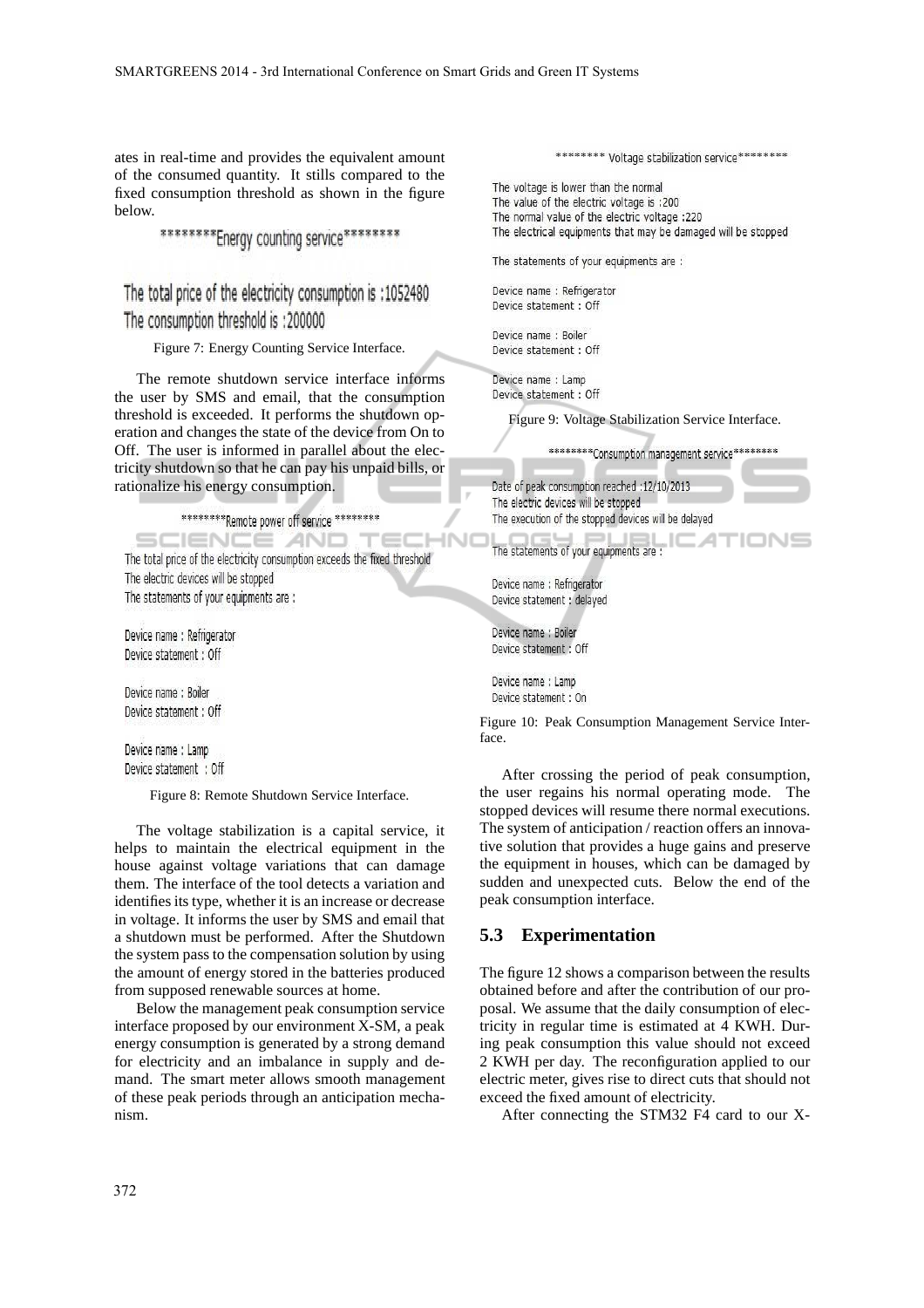

Device name : Lamp Device statement : On

Figure 11: End of Peak Consumption Service Interface.



Figure 12: Peak Consumption Management Service.

SM simulator, the data acquisition is performed via a communication and information collecting protocol. Our simulation environment shows the reaction of the electric smart meter face to the detection of voltage variation. The reconfiguration process enables the service of voltage stabilization via the compensation through renewable production sources and electrical equipment shutdown, so they are not damaged.

### **6 CONCLUSIONS**

This paper deals with an agent-based dynamic reconfiguration of a microcontroller solution. Our approach is started by a complete study of the actual electric meter in the field of energy development and applied to the Cynapsys developed smart one. The reconfiguration agent allows the embedded systems to change its software or hardware behavior at runtime according to user requirements or environmental changes. We propose in this work an embedded



Figure 13: Energy Stabilisation Histogram.

reconfiguration of the microcontrollers following the STM32 F4 technology the well-used in the world. To manage the reconfiguration process we propose an agent-based architecture, composed of the architectural level, Scheduling level, and data level. We present a detailed formalization, verification of nested state machine models and a software design version which is based on UML Class Diagram before the development of complete simulation tool applied to the Smart Meter developed at the German-French company Cynapsys. The proposed approach is original and is distinguished from the related works in this field, the product will now proceed to the production and marketing by the company Cynapsys. we will focus more in the future on the communication between electricity providers and smart meters, we will give more importance to the electricity metering based on the real consumption of the consumer, deploy this prototype in a smart city and finally the massive industrialization of this innovative product.

#### **REFERENCES**

- Ahmad, S. (2011). Smart metering and home automation solutions for the next decade. In *International Conference on Emerging Trends in Networks and Computer Communications (ETNCC)*, pages 200–204.
- Al-Safi, Y. and Vyatkin, V. (2007). An ontology-based reconfiguration agent for intelligent mechatronic systems. In *Third International Conference on Industrial Applications of Holonic and Multi-Agent Systems*.
- Alur, R. and Dill, D. L. (1994). A theory of timed automata. In *Theoretical computer science*, pages 183–235.
- Angelov, C., Sierszecki, K., and Marian, N. (2005). Design models for reusable and reconfigurable state machines. In *International Federation for Information Processing*, pages 04–17.